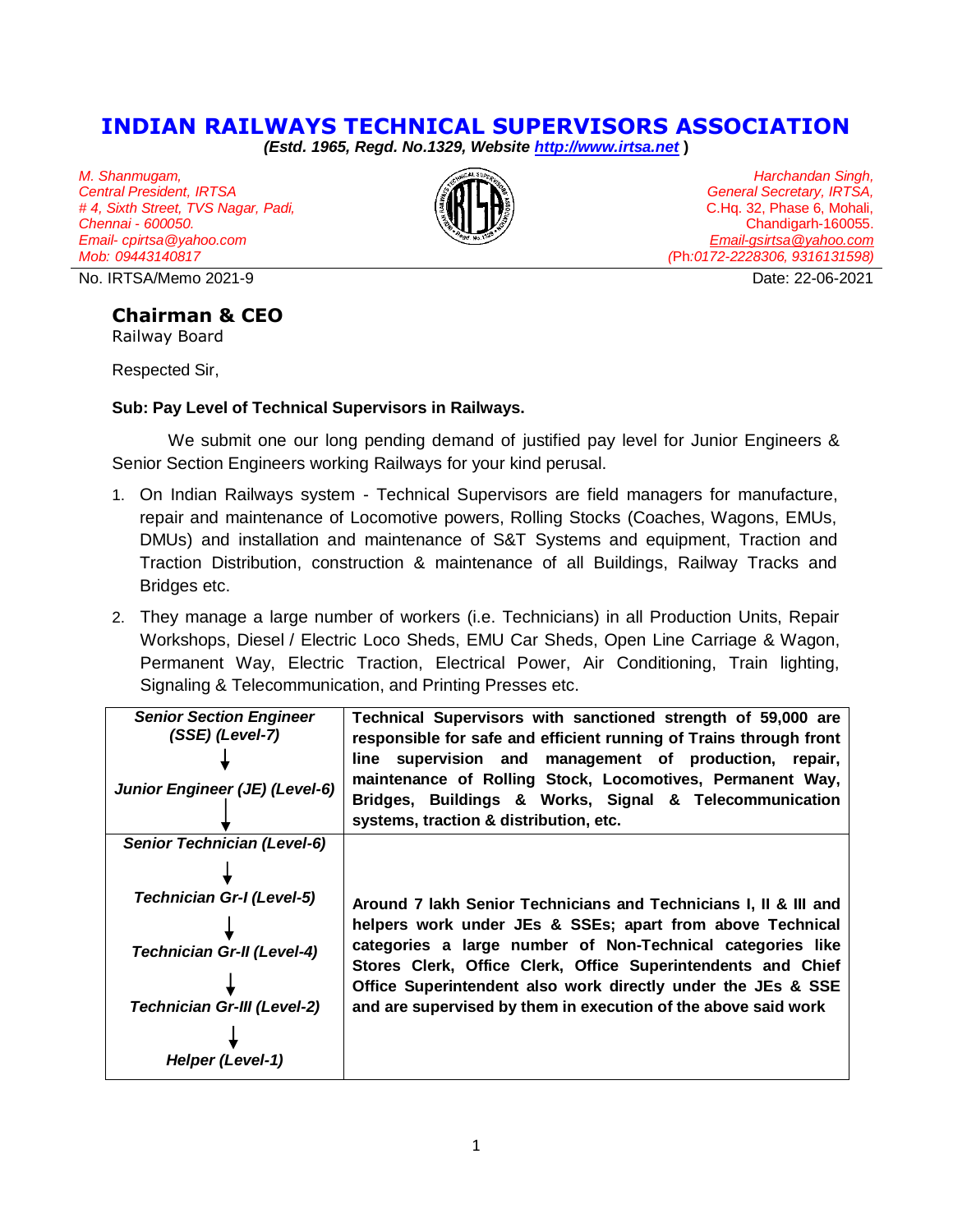- 3. Technical Supervisors *i.e. Senior Section Engineers (*SSEs) *& Junior Engineers* (JEs) on the Railways have been unjustly placed in the Grade Pay of Rs.4600 (Level-7) and Rs.4200 (Level-6) respectively which are the same as those of the employees working under them, which violates the basic principle of law of natural justice - upheld by various Court including by the Hon'ble Supreme Court of India that –
	- *a) 'Promotion' implies advancement to a higher grade;*
	- *b) Supervisor should be in a scale higher than Supervised &*
	- *c) "An equal cannot be over an equal"*
- 4. Position of JEs & SSEs on the Railways is unique and not comparable with any other Ministry or Department in view of the higher qualifications on the Railways, onerous nature of work and higher responsibilities and above all the vertical and horizontal relativity which got distorted due to the staff working under them being placed in the same Grade Pay / Pay level at par with them thus disturbing the line of control and violating the settled law of justice.
- 5. Historically, pay scales allotted to Technical Supervisors are higher than the pay scales of all other departments including nurses, teachers and supervisors of accounts department. In due course of time, horizontal parity of Pay Scales of Technical Supervisors got affected by upgrading the Pay Scales of nurses, teachers and accounts supervisors without extending the upgradation to Technical Supervisors. Pay Scales of SSO/Accounts in  $3<sup>rd</sup>$  CPC Rs.500-900 (functional) and Rs.775-1000 (non-functional) was upgraded to GP Rs.4800 in  $6<sup>th</sup>$  CPC and in  $7<sup>th</sup>$  CPC Pay Matrix accounts cadre is sanctioned with non-functional Pay Level-9 (GP Rs.5400). Whereas Pay scales of Foreman / SSE who were in Rs.840-1040 during 3rd CPC were only allotted GP Rs. 4600 in  $6<sup>th</sup>$  CPC and Pay Level-7 in  $7<sup>th</sup>$  CPC. All other categories who were placed in Pay Scales one or two levels below SSE were brought on par with them and placed in Pay Level-7, severely disturbing parity.
- 6. Disturbance of parity in the pay scales of supervisors of Railways which is having multidisciplinary functions in various departments is affecting the moral of supervisors and administrative efficiency. Disparity in Pay Scales of Technical Supervisors is affecting coordination & synchronization among the departments which is adversely affecting the work of Railways.
- 7. **7 th CPC recommended Pay Matrix based on functional hierarchy, which is not followed between JE & Sr. Technician**,
	- a. In Para 5.1.21,  $7<sup>th</sup>$  CPC recommended that Pay matrix comprises two dimensions, "horizontal range" in which each level corresponds to a 'functional role in the hierarchy' and has been assigned the numbers 1, 2, and 3 and so on till 18. The "vertical range" for each level denotes 'pay progression' within that level. These indicate the steps of annual financial progression of three percent within each level.
	- b. In Para 5.1.22, on recruitment, an employee joins at a particular level and progresses within the level as per the vertical range, based on annual increments till the time of their next promotion.
	- c. Para 5.1.23 When the employee receives a promotion or a non-functional financial upgrade, he/she progresses one level ahead on the horizontal range.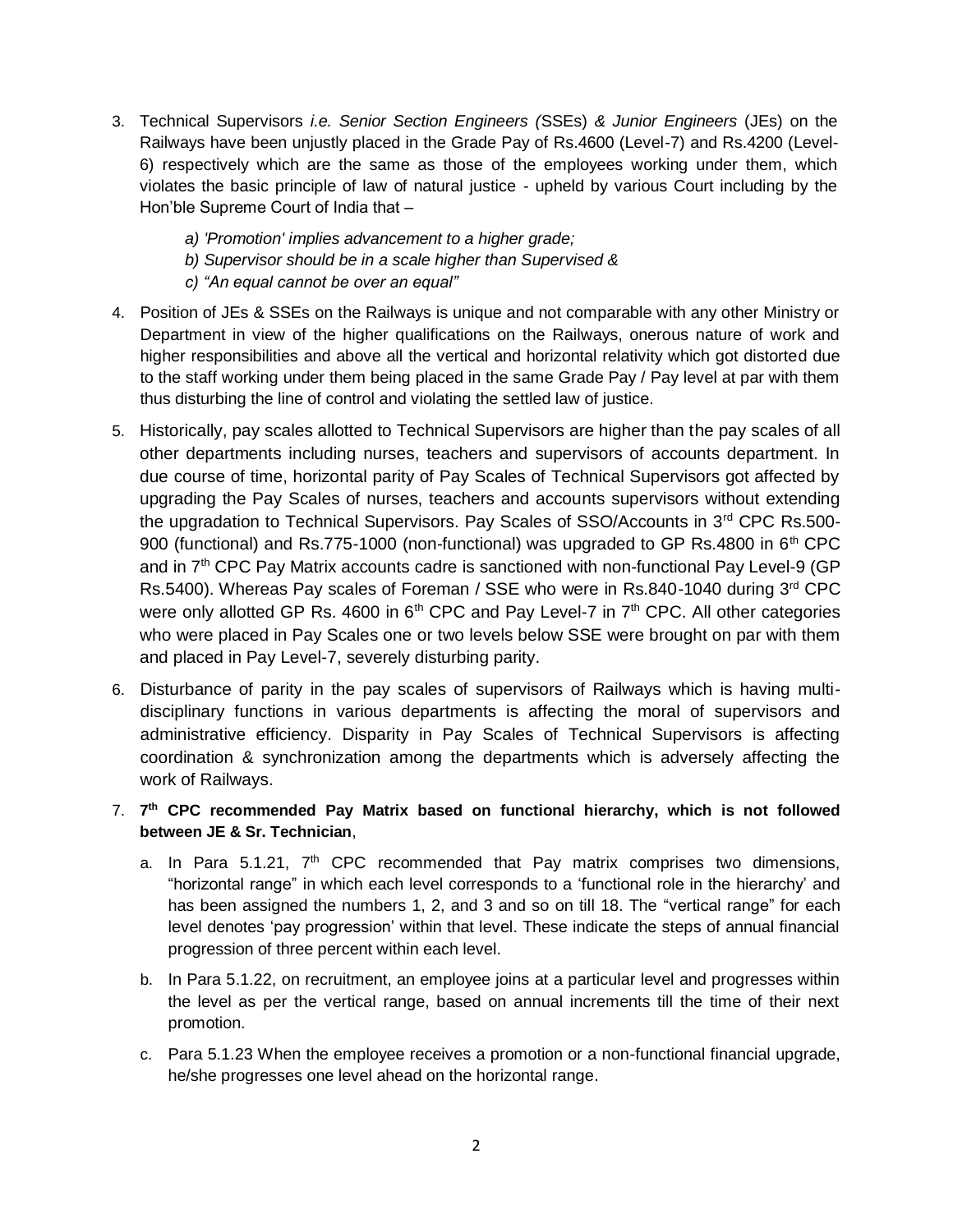- 8. **Sixth Central Pay Commission recommended that** "**Grade pay will determine the status of a post with a senior post being given higher grade pay.** Grade pay being progressively higher for successive higher posts, the employees on promotion will get monetary benefit on promotion in the form of the increased grade pay apart from the benefit of one additional increment". The same principle was followed by Sixth Central Pay Commission by recommending the Grade Pay of Rs.2800 for Senior Technicians, below the JE Grade Pay. But later Government / Ministry of Railways upgraded the scale of Master Craftsmen (Senior Technicians) without correspondingly upgrading the scale of Chargemen (Junior Engineers/JEs).
- 9. JE-II in the pre-revised scale of Rs.5000-8000 and JE-I in the pre-revised scale of Rs.5500-9000 have been merged and granted the Grade Pay of Rs.4200 as recommended by the Sixth Pay Commission and Senior Technician is now equated with then JE-I.

| Desg  | Hierarchy | 5 <sup>th</sup> CPC | Scale changed             | 6 <sup>th</sup> CPC | GP changed                | Pay Level in                   |
|-------|-----------|---------------------|---------------------------|---------------------|---------------------------|--------------------------------|
|       |           | Recomm              | after 5 <sup>th</sup> CPC | Recomm              | after 6 <sup>th</sup> CPC | 7 <sup>th</sup> CPC pay matrix |
| JE-I  |           | 5500-9000           | 5500-9000                 | GP                  | GP                        | Pay Level -6                   |
| JE-II |           | 5000-8000           | 5000-8000                 | 4200                | 4200                      |                                |
| Sr.   |           | 4500-7000           | 5000-8000                 | GP                  | GP                        | Pay Level -6                   |
| Tech  |           |                     |                           | 2800                | 4200                      |                                |

- 10. **Supreme Court Judgement says promotion not only covers advancement to a higher position or rank but also implies advancement to a higher grade**.
	- a. As per law and definition of promotion has been dealt with by the Hon'ble Supreme Court in State of Rajasthan vs. Fateh Chand Soni (1996 (1) SCC 562 and in Union of India & Ors. Vs. Pushpa Rani, (2008 (9) SCC 242), that promotion would entail discharge of higher duties and also upgradation in the pay scale. In State of Rajasthan Vs. Fateh Chand Soni case it has been held as under:
	- b. "In the literal sense the word "promote"' means "to advance to a higher position, grade, or honour". So also "promotion" means "advancement or preferment in honour, dignity, rank or grade". (See: Webster's Comprehensive Dictionary, International Edition, p.1009). "Promotion" thus not only covers advancement to a higher position or rank but also implies advancement to a higher grade. In service law also the expression "promotion has been understood in the wider sense and it has been held that "promotion" can be either to a higher pay scale or to a higher post". (See: Union of India & Anr. V. S.S. Ranade, 1995 (4) SCC 462 at p.468." The above view has been reiterated in Union of India & Ors. v. Pushpa Rani case.
- 11. Senior Section Engineers (SSEs) who are now in Pay Level-7 / GP Rs.4600 have to supervise the work of a very large number of JEs, Technicians and Senior Technicians, besides that of Stores Clerk, Office Clerks, Head Clerks, Office Superintendents and Chief Office Superintendents. The Chief Office Superintendents working under the SSE, have been also placed in the Grade Pay of Rs.4600 at par with SSEs – in disregard of the settled law that an equal should not be over an equal; & Supervisor should be in a scale higher than Supervised.
- 12. After the implementation of Sixth Central Pay Commission the SSE with the direct recruitment element of Degree in Engineering had been allotted the Grade Pay of Rs.4600, whereas the apex scales of some of the other categories i.e. Teachers, Nurses and Accounts Staff were now placed in the Grade Pay of Rs.4800/ Rs.5400 and even higher – disturbing the vertical relativity, in complete disregard to the Qualifications, Training, Duties & Responsibilities of the SSE